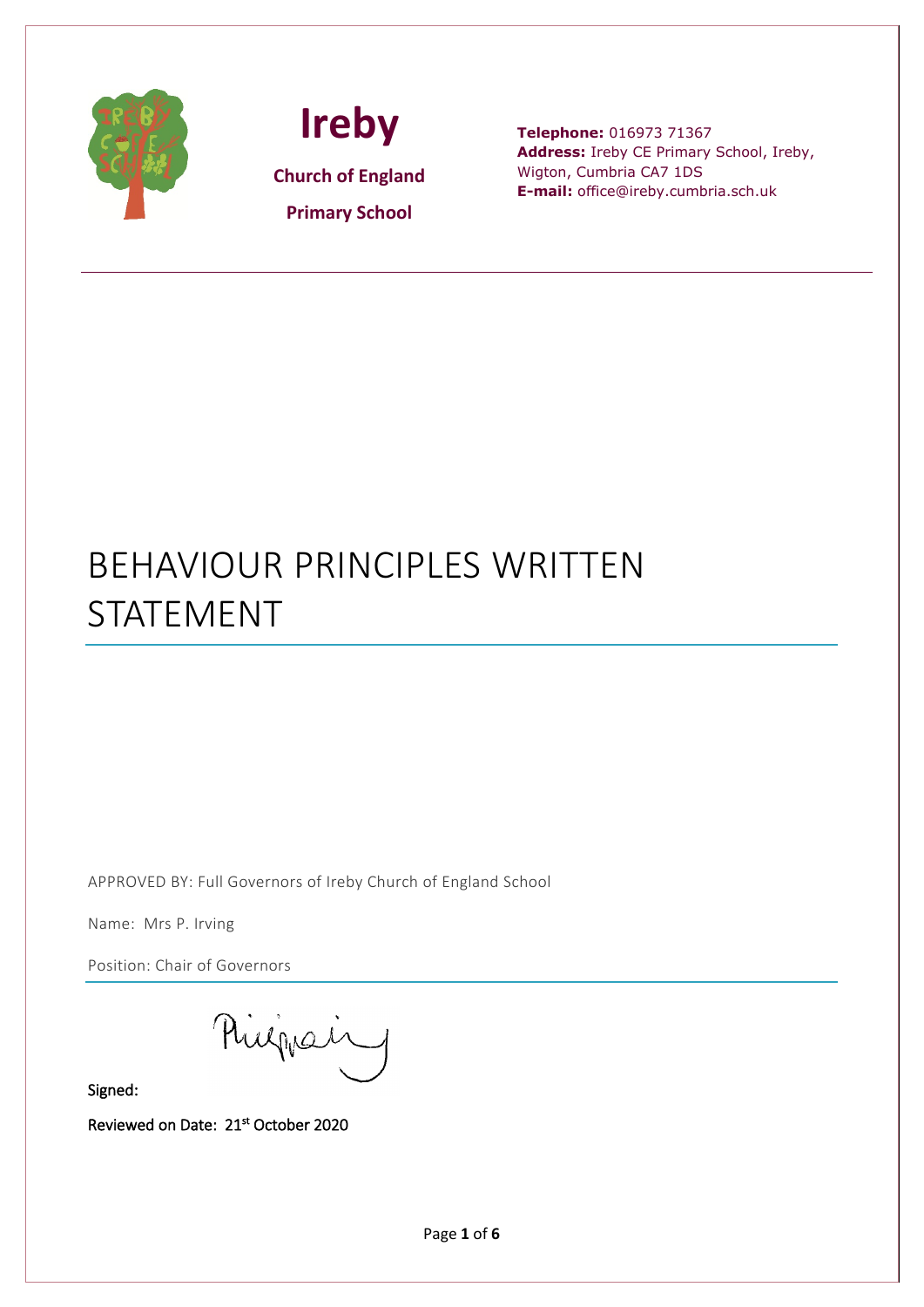*<sup>1</sup> References to "maintained school" means a community, foundation or voluntary aided school, community or foundation special school and includes Pupil Referral Units and non-maintained special schools 2 The document requires approval from either the full Governing Body or a Committee of the Governing Body 3 Governors are free to determine the review date and frequency*

# BEHAVIOUR PRINCIPLES WRITTEN STATEMENT

## REVIEW SHEET

The information in the table below details earlier versions of this document with a brief description of each review and how to distinguish amendments made since the previous version date (if any).

| Version<br><b>Number</b> | <b>Version Description</b>                                                                                                                                                                                                                                                                                                     | Date of Revision  |
|--------------------------|--------------------------------------------------------------------------------------------------------------------------------------------------------------------------------------------------------------------------------------------------------------------------------------------------------------------------------|-------------------|
| $\mathbf{1}$             | Original                                                                                                                                                                                                                                                                                                                       | September 2013    |
| $\overline{2}$           | Reformatted only                                                                                                                                                                                                                                                                                                               | February 2014     |
| $\overline{3}$           | Minor amendment to include prevention of Radicalisation                                                                                                                                                                                                                                                                        | August 2015       |
| 4                        | Changes to reflect the fact that from 1 <sup>st</sup> January 2016,<br>schools no longer have a statutory obligation to have in<br>place a Home School Agreement. If schools choose to do<br>so, they can have a voluntary Home School Agreement.<br>Also includes reference to Code of Conduct for staff and<br>other adults. | <b>March 2016</b> |
| 5                        | Updated to include amendments to statutory guidance                                                                                                                                                                                                                                                                            | <b>March 2017</b> |
| 6                        | Updated to say we would not be using a 'Home-School'<br>agreement from Oct 2020 but reserve the right to in the<br>future                                                                                                                                                                                                      | October 2020      |
|                          |                                                                                                                                                                                                                                                                                                                                |                   |
|                          |                                                                                                                                                                                                                                                                                                                                |                   |
|                          |                                                                                                                                                                                                                                                                                                                                |                   |
|                          |                                                                                                                                                                                                                                                                                                                                |                   |
|                          |                                                                                                                                                                                                                                                                                                                                |                   |
|                          |                                                                                                                                                                                                                                                                                                                                |                   |
|                          |                                                                                                                                                                                                                                                                                                                                |                   |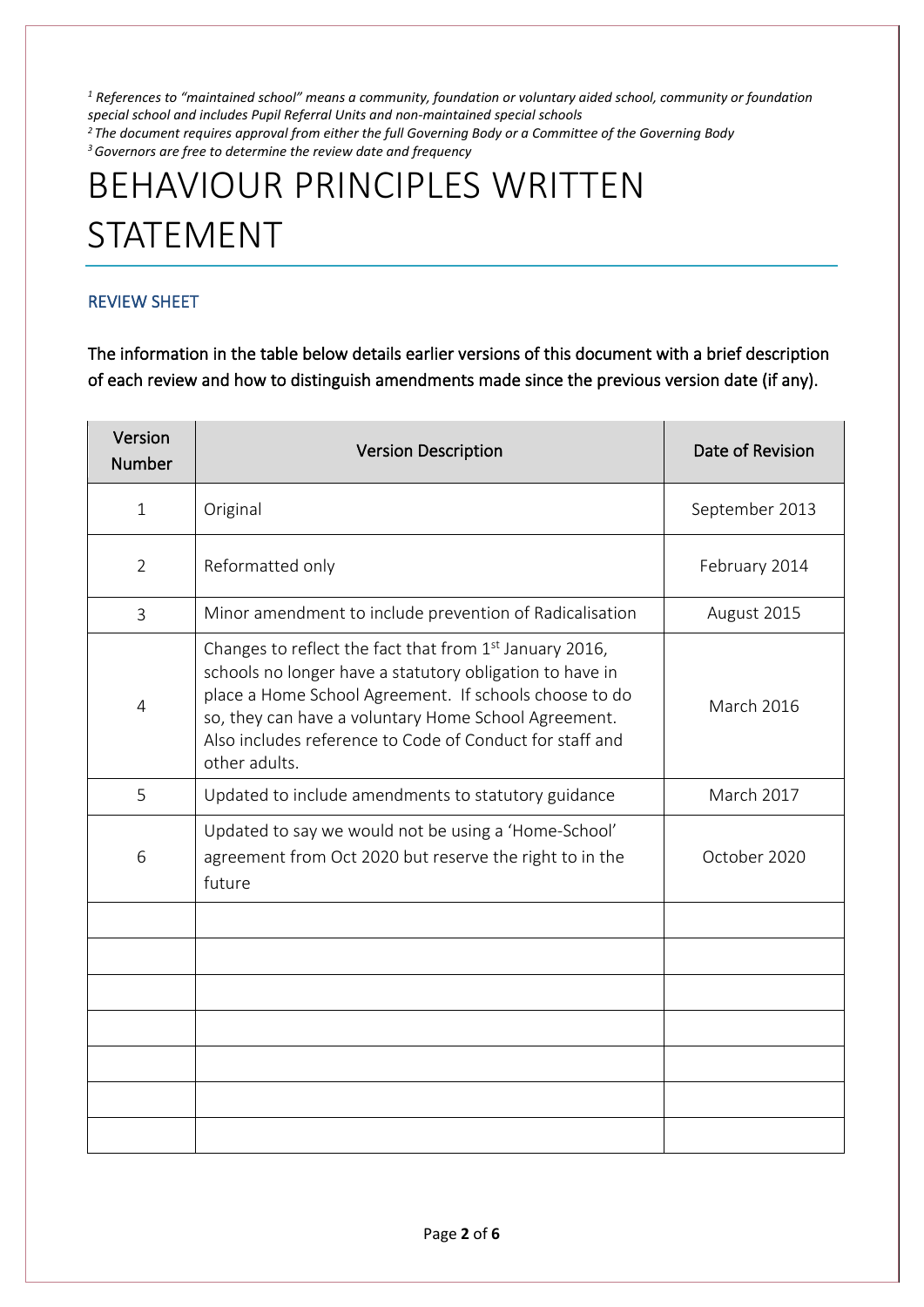## 1. Definitions

For the purposes of this Statement, a child, young person, pupil or student is referred to as a 'child' or a 'pupil'.

Wherever the term 'parent' is used this includes any person with parental authority over the child concerned e.g. carers, legal guardians etc.

## 2. Introduction

Section 88 of the Education and Inspections Act 2006 requires governing bodies and management committees of maintained schools to have regard to the statutory guidance from the secretary of state for Education in making and reviewing a written statement of behaviour. The Governing Body has a duty to produce, and review, a written statement of general principles to guide the Head teacher in determining measures to promote good behaviour and discipline amongst pupils. The document 'Behaviour and discipline in schools' – Guidance for governing bodies' has been used as a reference in producing this Statement of Behaviour Principles.

Schools are required to have a Behaviour Policy which includes the school rules. It is the responsibility of the Head teacher along with the staff in the school to produce our school's Whole School Behaviour Policy and the duty of the Governing Body to provide the Head teacher with a clear written statement of the principles around which the Whole School Behaviour Policy will be formed and follow. The Statement of Behaviour Principles will be reviewed regularly as indicated on the title page to take account of any legislative or other changes which may affect the content or relevance of this document.

In deciding on these Behaviour Principles, the Governors consulted with parents, pupils, school staff and the Head teacher in order to ensure that the Principles are both relevant and appropriate for the standard of behaviour expected (school rules); the use of rewards and sanctions; the circumstances in which reasonable force will be used and when multi-agency assessment will be considered for pupils who display continuous disruptive behaviour in our school.

In terms of staff and other adults, any person whose work brings them into contact with children including volunteers must follow the principles and guidance outlined in the school Code of Conduct for Staff and Other adults. In addition to this Code of Conduct, all employees engaged to work under Teachers' Terms and Conditions of Employment have a statutory obligation to adhere to the 'Teachers' Standards 2012 (rev 2013)' and in relation to the Code of Conduct, Part 2 of the Teachers' Standards – Personal and Professional Conduct.

Part 1 of the Teachers' Standards also requires teachers to Manage behaviour effectively to ensure a good and safe learning environment. In doing so they are required to:

- have clear rules and routines for behaviour in classrooms, and take responsibility for promoting good and courteous behaviour both in classrooms and around the school, in accordance with the school's behaviour policy;
- have high expectations of behaviour, and establish a framework for discipline with a range of strategies, using praise, sanctions and rewards consistently and fairly;
- manage classes effectively, using approaches which are appropriate to pupils' needs in order to involve and motivate them;
- maintain good relationships with pupils, exercise appropriate authority, and act decisively when necessary.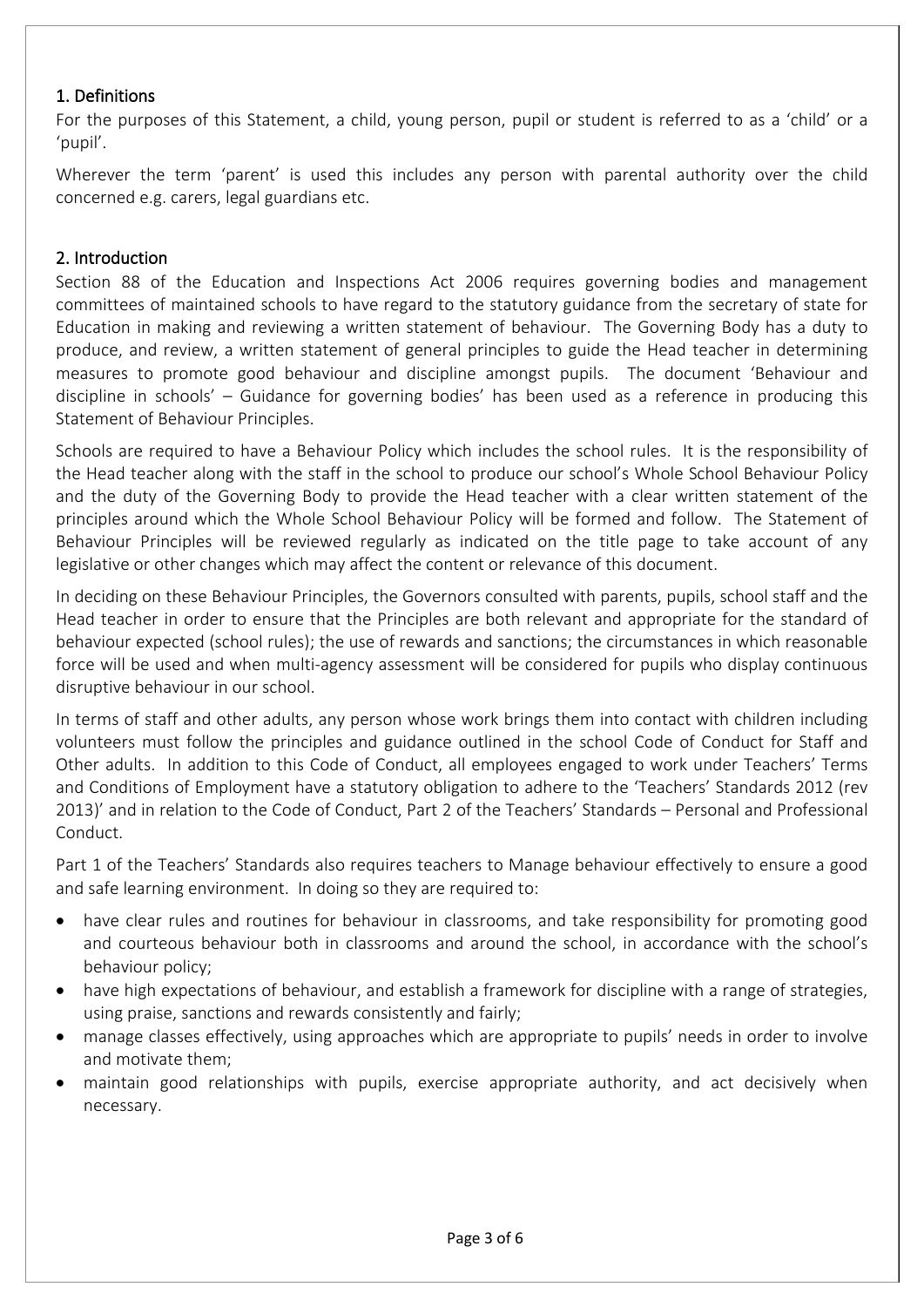## 3. Principles

## Right to feel safe at all times

All young people and staff have the right to feel safe at all times whilst in school. There should be mutual respect between staff and pupils; pupils and their peers; staff and their colleagues and staff and parents or other visitors to the school. All members of the school community must be aware that bullying or harassment of any description is unacceptable and, even if it occurs outside normal school hours, will be dealt with in accordance with the sanctions laid out in the Whole School Behaviour Policy.

All staff must be aware of the risk of radicalisation and be alert to changes in a pupil's behaviour which could indicate that they may be in need of help or protection. The school's Online Safety Policy details our procedures for promoting online safety and preventing access to terrorist and extremist materials when accessing the internet. Pupils resilience to radicalisation will be built up by achieving a positive ethos in school as laid out in the Whole School Behaviour Policy and with the promotion of fundamental British values.

#### High standards of behaviour

The Governors strongly believe that high standards of behaviour lie at the heart of a successful school. Such expected behaviour will enable all its young people to make the best possible progress in all aspects of their school life and work, and all staff to be able to teach and promote good learning without interruption.

The Governors also believe that the expectation of high standards of behaviour which are required during the school day can have a positive effect on the life of young people outside school in encouraging them to become acceptable members of the wider community.

#### Inclusivity and Equality

Our School is an inclusive school. All members of the school community should be free from discrimination of any description and this is further recognised in our Single Equality Scheme and promoted in the day-today running of the school. The Whole School Behaviour Policy must emphasise that bullying and discrimination as a result of gender, race, ability, sexual orientation or background is absolutely unacceptable and attracts a zero tolerance attitude. The Policy must therefore include an anti-bullying statement which is clear, concise and is understood by all members of the school community. Measures to counteract bullying of all forms including cyber bullying and discrimination will be consistently applied and monitored for their effectiveness.

The school's legal duties in order to comply with the Equality Act 2010 and which are described in the School's Single Equality Scheme will be further reinforced through the Whole School Behaviour Policy and seek to safeguard vulnerable pupils, particularly those with special educational needs where reasonable adjustments in the Behaviour Policy's application may need to be made.

#### School Rules

The Whole School Behaviour Policy must include details of the school rules. These should set out the expected standards of behaviour, displayed in all classrooms, shared with and explained to all pupils. The Governors expect that any school rules are applied consistently across the whole school by staff and others to whom this authority has been given. School rules which are clear and explained to all staff will ensure that staff have the confidence to apply the rules appropriately and where necessary, give rewards for good behaviour and the appropriate level of sanction for inappropriate or unacceptable behaviour.

#### Rewards

The Governors expect the Whole School Behaviour Policy to include a wide range of rewards which are clear and enable staff and others with authority to apply them consistently and fairly across the whole school. The rewards system will encourage good behaviour in the classroom and elsewhere in the school. The Governors expect that any rewards system is explained to others who have responsibility for young people such as extended school provision and, where applicable, home to school transport so that there is a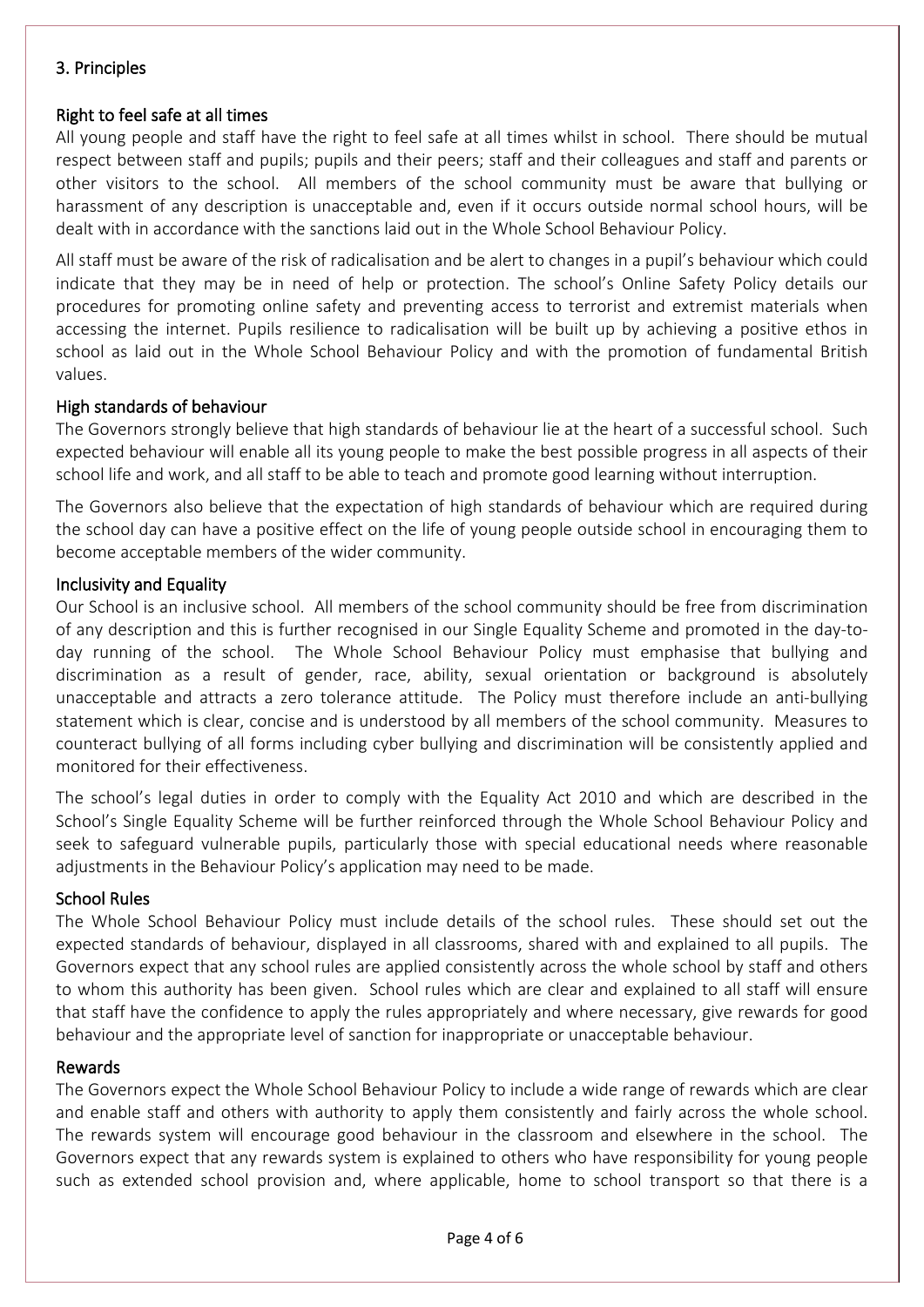consistent message to pupils that good behaviour reaps positive outcomes. The rewards system must be regularly monitored for consistency, fair application and effectiveness.

## Sanctions

Sanctions for unacceptable/poor behaviour should be known and understood by all staff, other adults with authority for behaviour, pupils and parents. Like rewards, sanctions must be consistently applied across the whole school, including extended school provision and, where applicable, home to school transport. The range of sanctions must be described in the Whole School Behaviour Policy so that all concerned are aware of and understand how and when the sanctions will be applied. The Whole School Behaviour Policy should explain how and when exclusions (both fixed-term and permanent) will be used as a sanction. The Policy should include the provision for an appeal process against a sanction where a pupil or parent believes the school has exercised its disciplinary authority unreasonably. The Governors, however, believe that the exclusion sanction should only be used as a last resort. 'Unofficial' exclusions are illegal and so must be avoided. The Head teacher may inform the police, where necessary and appropriate, if there is evidence of a criminal act or it is thought that one may take place. It is important that sanctions are monitored for their proper use, consistency and effective impact.

## Home/School Agreement

There is no statutory requirement to have, or to ask parents to sign, a Home School Agreement that outlines the responsibilities of the parent and the school; including those around behaviour and attendance.

On balance, we have decided not to have one for this academic year, but, should the need arise, would reintroduce one.

## Power to Screen and Search Pupils

The Governors expect the Whole School Behaviour Policy to clearly explain to staff and others with authority their powers in relation to the screening and searching of pupils for items which are 'prohibited' and/or banned in accordance with the school rules.

## The use of Reasonable Force

The Governors expect the Whole School Behaviour Policy to clearly outline the circumstances where staff may use reasonable force and other physical contact in order to control inappropriate behaviour including removing disruptive pupils from classrooms or preventing them from leaving. A definition of 'reasonable force' should be included which will explain how and under what circumstances pupils may be restrained. The Governors expect that appropriate and 'authorised' staff are appropriately trained in the use of reasonable force and restraint and that all staff are given advice on de-escalation and behaviour management techniques. Mention should also be made of the need for individual pupil 'Behaviour Management Plans' which may specify particular physical intervention techniques for the pupil concerned.

## The Power to discipline for behaviour outside the school gates

The Governors expect the Whole School Behaviour Policy to set out the school's response to non-criminal bad behaviour and bullying (including cyberbullying and sexting) which occurs anywhere off the school premises and which is witnessed by a member of staff or reported to the school. The Policy should include the school's response to any bad behaviour when the child is:

- taking part in any school-organised or school-related activity, or
- travelling to and from school, or
- wearing school uniform, or
- in some other way identifiable as a pupil at the school

Even if the conditions above do not apply, the Policy must take account of misbehaviour at any time which:

- could have repercussions for the orderly running of the school, or
- poses a threat to another pupil or member of the public, or
- could adversely affect the reputation of the school.